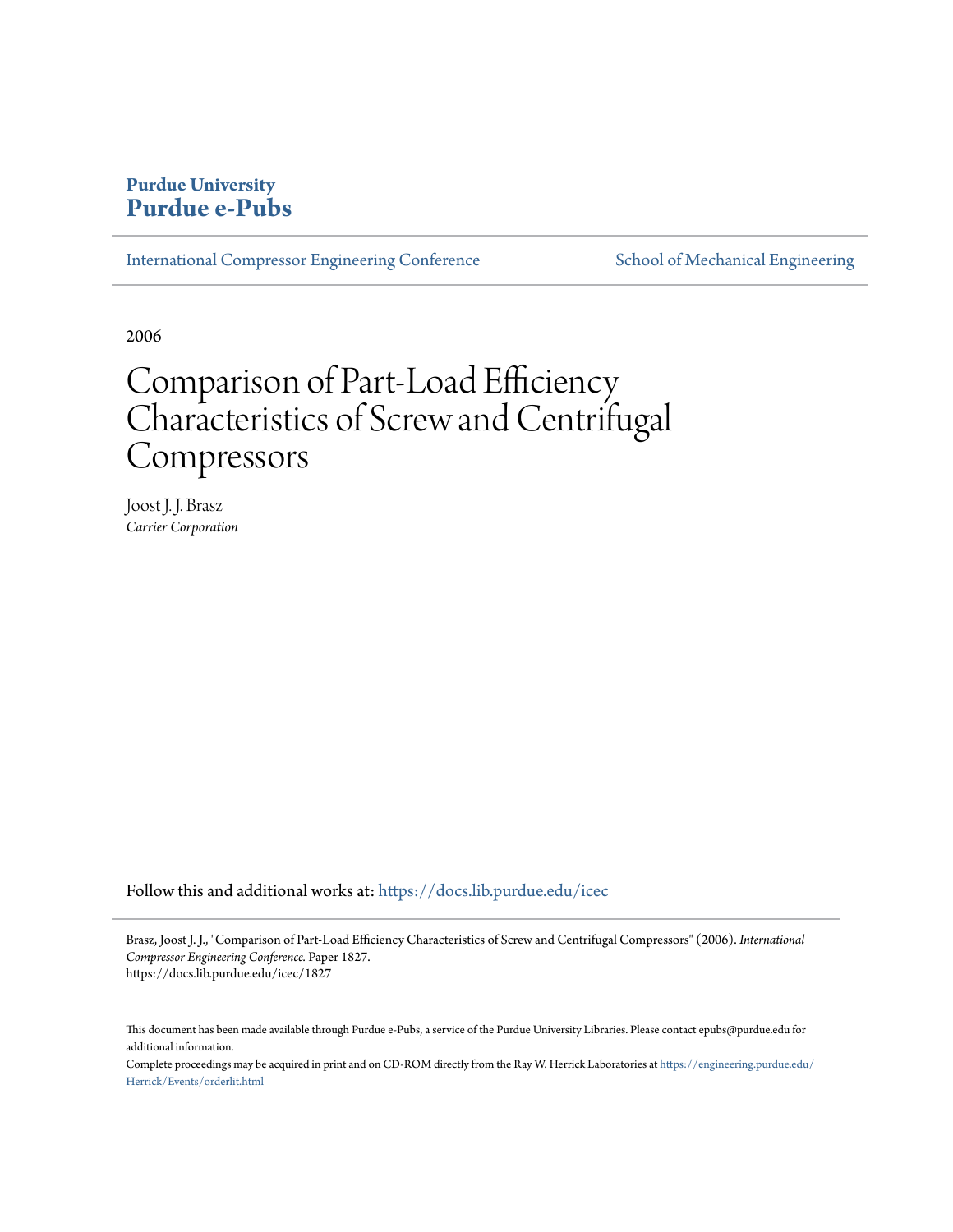# **Comparison of Part-Load Efficiency Characteristics of Screw and Centrifugal Compressors**

Joost J. Brasz Carrier Corporation Syracuse, NY 13221 joost.j.brasz@carrier.utc.com

# **ABSTRACT**

This paper will compare relative part-load efficiency of screw and centrifugal compressors. Compressor part-load performance will be presented in the form of a two-dimensional performance map showing head on the vertical axis as a function of flow on the horizontal axis with efficiency islands indicating efficiency for each possible head/flow combination. This way of presenting compressor performance is common for centrifugal compressors but novel for screw compressors. The compression efficiency comparison will focus on the vapor compression efficiency. Mechanical and/or electrical losses from bearings, transmission, drive and - in the case of variable speed drive – frequency converters have to be added to obtain a valid overall compression efficiency comparison.

# **1. INTRODUCTION**

Compressors are selected for full-load design operation, which is commonly defined as the condition of maximum required capacity and pressure rise. Most of the time, however, compressors will run at operating conditions corresponding to a lower flow rate and a smaller pressure ratio than the original full-load design point. These offdesign conditions always result in reduced compressor power consumption which might hide the fact that compressor efficiency typically deteriorates at off-design conditions.

Water-cooled chillers in the smaller capacity range of 0.5 to 2.0 MWth of refrigeration, which traditionally used centrifugal compressors, have during the past two decades seen a larger utilization of screw compressors. Claims of better part-load efficiency and the absence of surge have promoted the introduction of screw compressors as an alternative for centrifugal compressors for these applications. The use of variable speed operation replacing the slide valve or puppet valve control methods has further improved screw compressor efficiency [1]. On the other hand, the recent commercial introduction of small high-speed, direct-drive centrifugal compressors has targeted the screw compressors in the 200 – 500 kWth capacity range, again claiming better part-load efficiency as the motivation to switch from screw to centrifugal compression technology [2].

A previous study analyzed the relative benefit of variable speed operation for various centrifugal compressor concepts used on a water-cooled chiller [3] by comparing the location of peak efficiency islands on the compressor performance map to the ARI load line.

The purpose of this paper is to compare relative part-load efficiency of screw and centrifugal compressors both in fixed-speed and variable-speed configurations and to determine which load lines are best served by which type of compressor. Compressor part-load performance will be presented in the form of a two-dimensional performance map showing head on the vertical axis as a function of flow on the horizontal axis with efficiency islands indicating efficiency for each possible head/flow combination. This way of presenting compressor performance is quite common for centrifugal compressors but novel for screw compressors. The compression efficiency comparison will focus on the vapor compression efficiency. Differences in off-design compressor efficiency show up as differences in the location and shapes of the efficiency islands on the compressor performance map.

Screw and centrifugal compressors have completely different loss mechanisms.

The major loss mechanisms of the screw compressor are: leakage loss, oil drag loss, exit port flow loss and oil separator pressure drop loss. The first two loss mechanisms are independent of capacity and will become relatively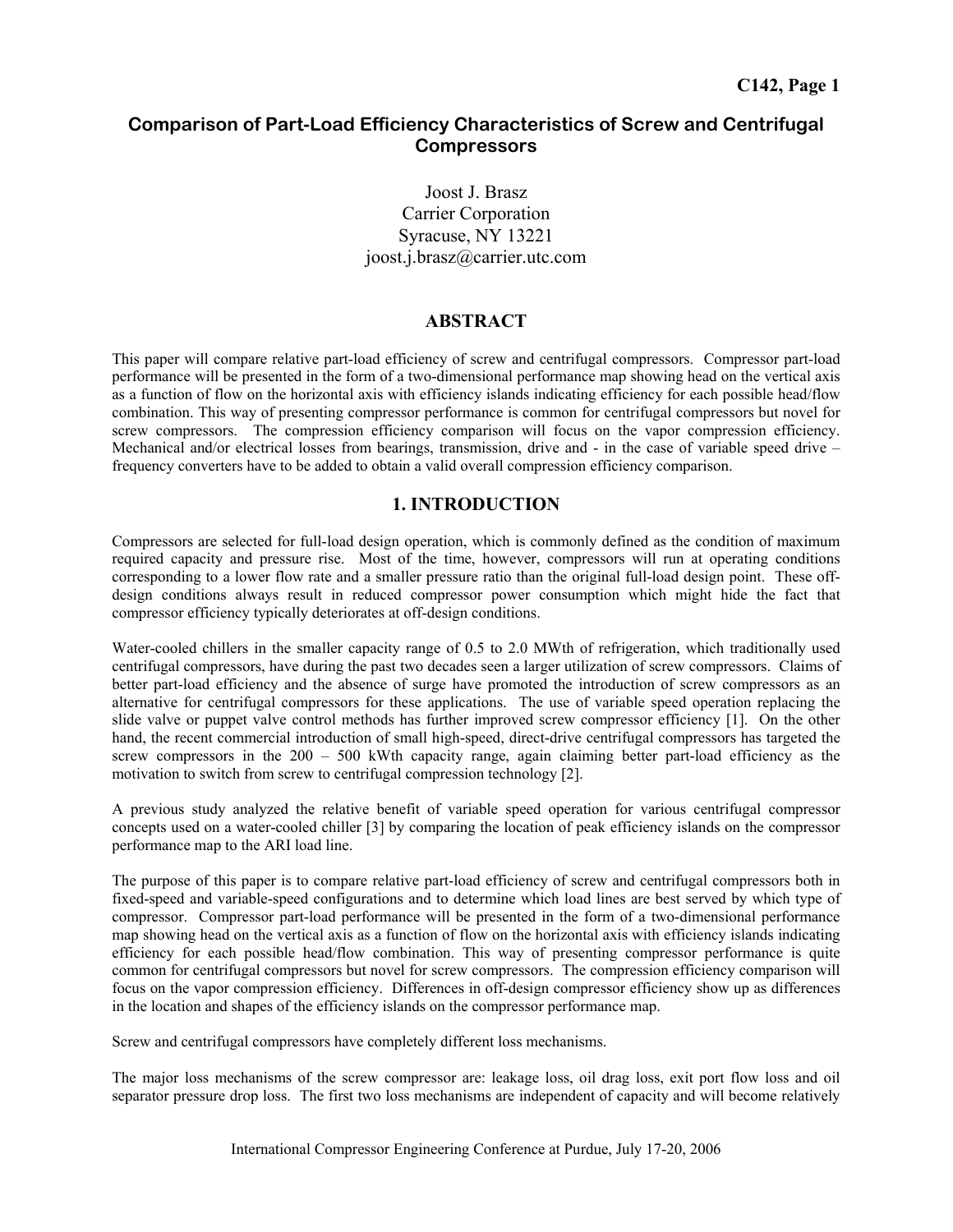more dominant at lower flow rates. The last two losses are proportional to the square of velocity and become less pronounced at lower flow conditions. The built-in volume ratio of the screw compressor results in over- or undercompression losses at lower and higher pressure ratio than design, respectively.

The main loss mechanisms of the centrifugal compressor are friction and flow diffusion losses. Incidence, choke and additional diffusion occur at part-load conditions. Impeller disk friction is the constant parasitic loss for a constant speed centrifugal chiller that becomes more pronounced at part-load conditions. Flow friction losses will reduce at lower flow rates.

Based on these very different loss mechanisms the shape and location of the efficiency islands on the compressor performance map is expected to be very dissimilar for screw and centrifugal compressors.

The generic shape of the performance map of five different compressors will be shown and compared in this paper:

1. Fixed speed vaned-diffuser centrifugal compressor with inlet guide vanes

2. Fixed speed vaned-diffuser centrifugal compressor with variable diffuser geometry

3. Fixed-speed oil-flooded screw compressor with slide valve

4. Variable speed low-oil screw compressor .

5. Variable speed vaned-diffuser centrifugal compressor with variable inlet guide vanes

Mechanical and/or electrical losses from bearings, transmission, drive and - in the case of a variable speed drive – frequency converters have to be added to obtain a valid overall compression efficiency comparison.

# **2. CENTRIFUGAL COMPRESSOR PERFORMANCE MAPPING**

A centrifugal compressor running at constant speed can produces a range of pressure ratios at varying flow rates. Maximum compressor flow is achieved at low pressure ratio. At higher pressure ratios the flow rate starts to diminish. Eventually, a minimum flow/maximum pressure ratio combination is reached beyond which the compressor will surge. For each point on this curve we can define the compressor efficiency as the ratio of the required compressor enthalpy rise if the compressor process were loss-free and the actual enthalpy rise:

$$
\eta_{is} = \frac{\Delta h_{is}}{\Delta h_{act}} \tag{1}
$$

For given compressor inlet temperature and pressure and a specified exit pressure, the loss-free ideal compressor enthalpy rise ∆*h<sub>is</sub>* can be derived from thermodynamics by assuming an isentropic compression process:

$$
\Delta h_{is} = h_2(P_2, s_1) - h_1(P_1, T_1)
$$
\n(2)

Actual compression enthalpy rise can be derived from

$$
\Delta h_{act} = h_2(P_2, T_2) - h_1(P_1, T_1)
$$
\n(3)

Note that centrifugal compressor efficiency can be determined solely from temperature and pressure measurements without any power or flow measurements.

Centrifugal compressor performance is often presented in terms of head as a function of flow rate. Isentropic compressor head  $H_{is}$  is defined as:

$$
H_{is} = \int_{1}^{2} V(s_1, P) dP
$$
 (4)

The path of compression is uniquely defined as the isentrope starting from a given initial temperature and pressure to a final pressure. Isentropic head equals isentropic enthalpy rise.

The actual rise in enthalpy is equal to the input head  $H_{in}$  of the compressor. Compressor input head can therefore be defined as: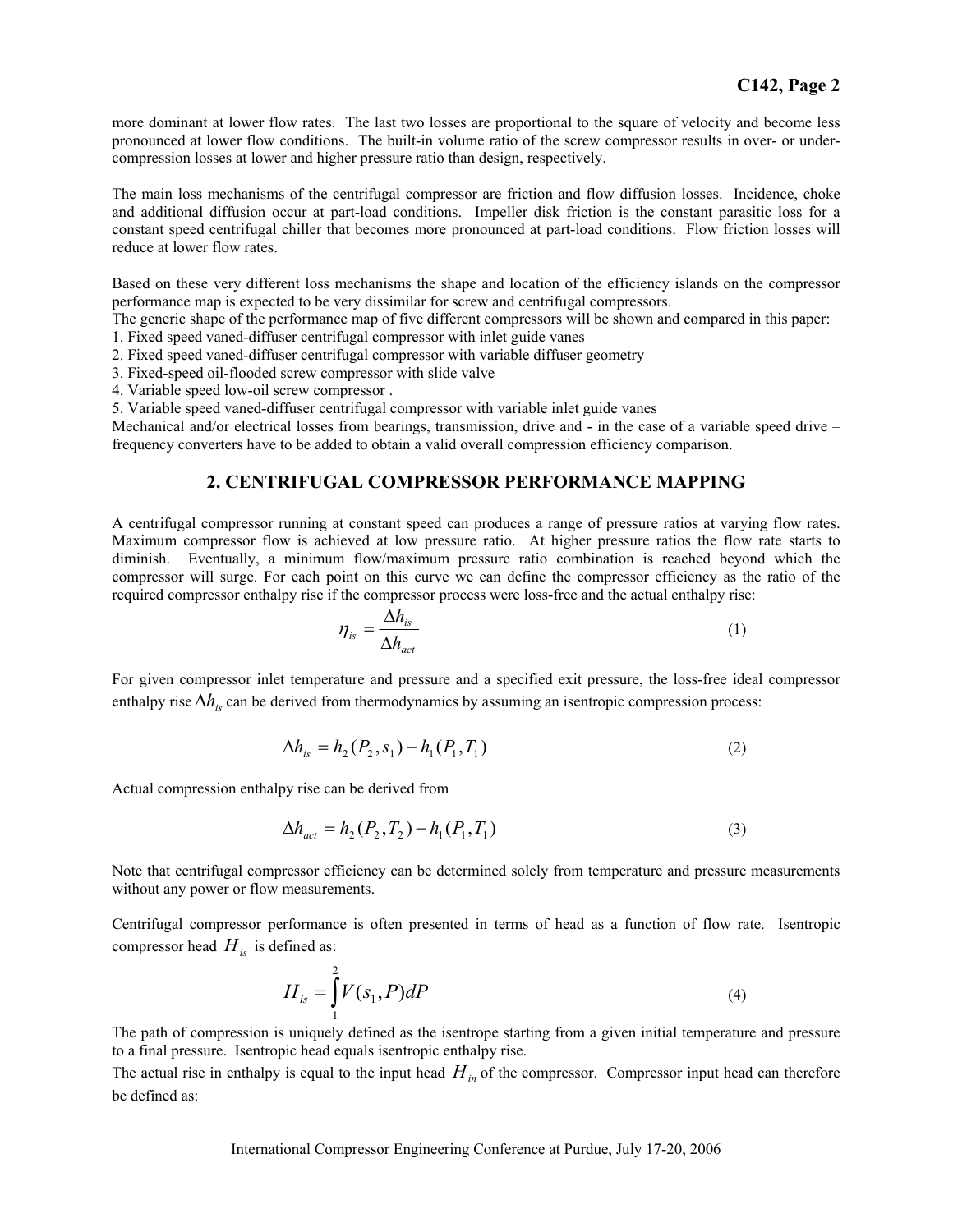**C142, Page 3** 

$$
H_{in} = \frac{H_{is}}{\eta_{is}}\tag{5}
$$

Centrifugal compressor input head can also be derived from the Euler turbine equation as the change in angular momentum of the flow:

$$
H_{in} = u_2 c_{2,\theta} - u_1 c_{1,\theta}
$$
 (6)

Figure 1 shows the relationship between isentropic head or enthalpy rise and flow rate for a centrifugal compressor with a peak efficiency of 85%. The compressor efficiency varies as function of isentropic head and flow rate. Its peak value occurs near the "knee" of the curve. Compressor input head or actual enthalpy rise can be obtained by applying Equation (3) or (5) by dividing these isentropic head or enthalpy rise values by the corresponding efficiency values. The Euler input head equation (6) explains the straight-line characteristic of the input head curve at fixed-speed operating conditions (constant impeller tip speeds *u*). From Figure 1 the compressor loss at a given flow can be interpreted as the distance between the input head and the isentropic head relative to the value of the input head for that flow rate. Peak efficiency is realized when the isentropic output head approaches the input head, i.e. at high pressure ratio, and drops off almost linearly with a reduction in output head since the input head does not reduce when the output head goes down. It becomes also clear why a centrifugal compressor is limited in terms of its maximum deliverable head or pressure ratio since the input head is fixed.



Figure 1. Head flow characteristic of a centrifugal compressor

Continuous off-design operation of centrifugal compressors can be achieved by the use of variable geometry compressor hardware. Inlet guide vanes that can adjust the amount of inlet pre-swirl the impeller sees and variable geometry diffusers that can modify the diffuser passage width or throat area are devices that are used for continuous compressor operation under varying conditions. The single one-dimensional head/flow characteristic shown in Figure 1 is replaced a two-dimensional area of possible compressor operation that can be achieved with e.g. different inlet guide vane setting angles. By connecting points of equal compressor efficiency for the different inlet guide vane setting angles a performance map with efficiency islands can be obtained. Figure 2 shows a compressor map obtained in that fashion. The boundaries of the map indicate the largest pressure ratio/head that can be achieved at a given flow rate before surge occurs (surge limit) and the largest capacity that can be obtained at a given head (choke limit). The dashed lines in this figure are the normalized efficiency islands. They show the relative change in efficiency at off-design conditions.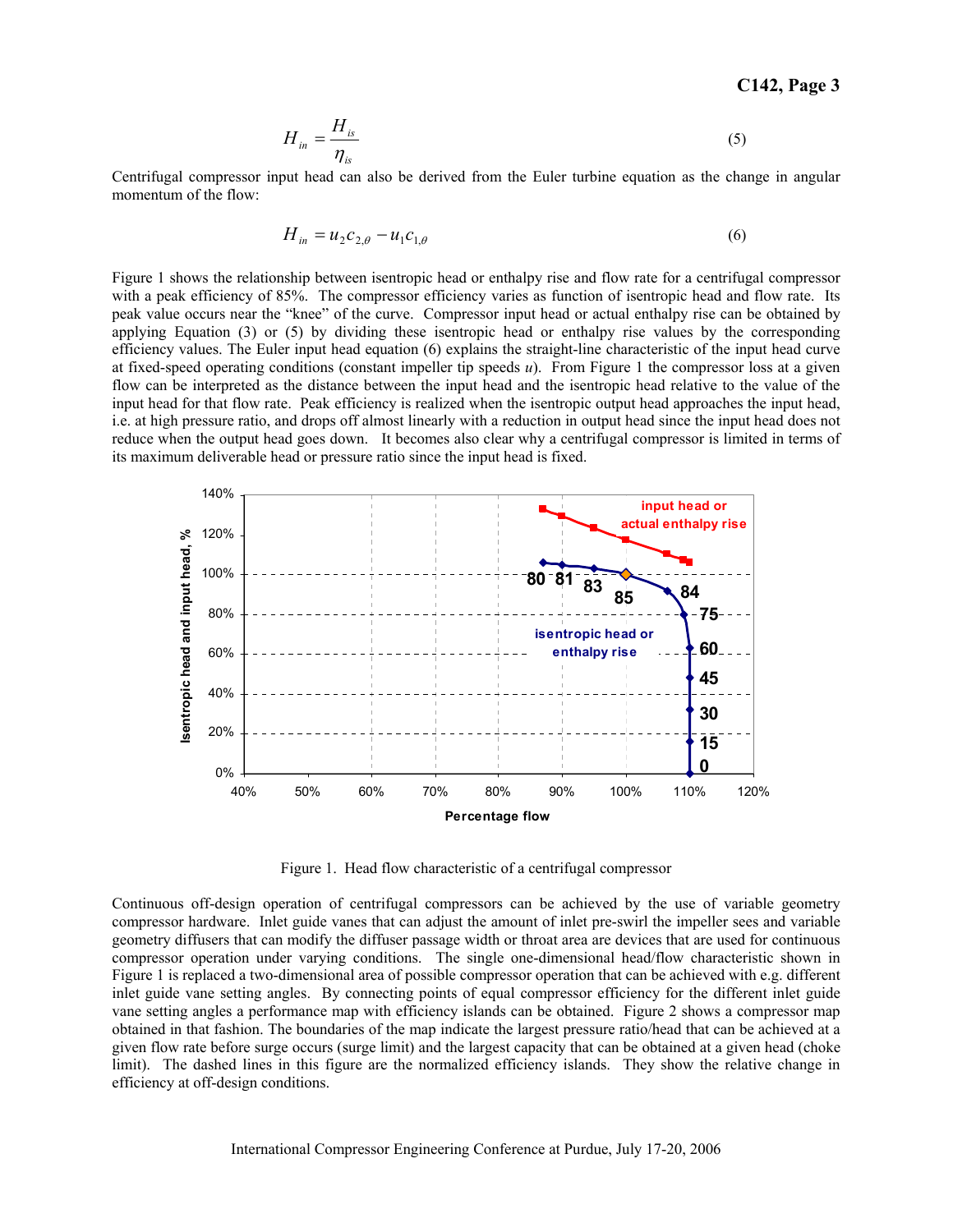

Figure 2. Performance map of a centrifugal compressor with variable inlet guide vanes

#### **3. SCREW COMPRESSOR PERFORMANCE MAPPING**

Screw compressor efficiency can not be obtained experimentally from pressure and temperature measurements alone. The oil, used for lubrication and sealing of these machines, affects the compressed vapor exit temperature. This makes it impossible to determine the exit enthalpy from pressure and temperature measurements.

Instead, positive-displacement compressor efficiency is determined as the ratio of ideal compressor input power to actual input power:

$$
\eta_{is} = \frac{\dot{W}_{is}}{\dot{W}_{act}}
$$
(4)

Actual input power is obtained either through torque and speed measurements or – as is more typical - through the measurement of input power of calibrated motors. The motor input power measurement includes the motor inefficiency of the compressor. Actual compressor work  $\dot{W}_{act}$  be obtained from measured motor input power after adjusting for motor efficiency:

$$
\dot{W}_{act} = \eta_{motor} \dot{P}_{motor} \tag{5}
$$

Measurement of the compressor mass flow rate  $\dot{m}$  is required to determine isentropic compression power from isentropic enthalpy rise:

$$
\dot{W}_{is} = \dot{m}\Delta h_{is} \tag{6}
$$

As a result of the different method of determining compressor efficiency, mechanical loss is lumped together with the gas compression efficiency in positive-displacement compressor efficiency ratings while it is often separately accounted for in centrifugal compressor rating procedures.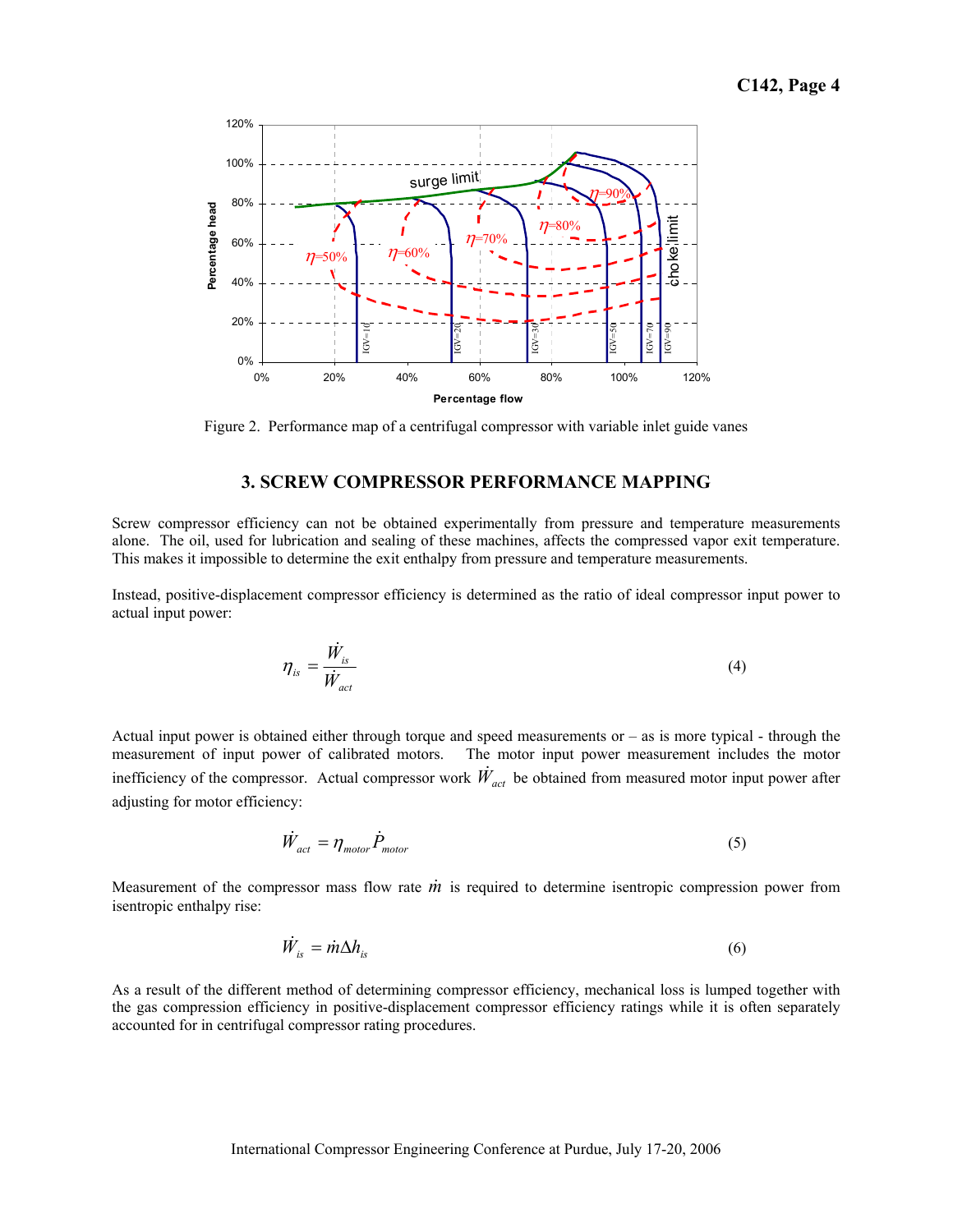

Figure 3. Effect of screw compressor discharge pressure on work input power

The screw compressor work input for a given flow rate varies with head. This is contrary to the constant work input for a given flow rate of a centrifugal compressor. The change in compressor work input with head or pressure ratio can be understood from Figure 3 where the pressures of the last three enclosed flutes of a screw compressor are shown with the last flute discharging the compressed vapor at the following three discharge pressures:

- a. the design discharge pressure
- b. a lower than design discharge pressure
- c. a higher than design discharge pressure.

It is seen from Figure 3 that at lower exit pressure than design (during so-called over-compression relative the required pressure) the forces are reversed over the last lobe resulting in some expander action that will reduce the compressor work input. Similarly, at high discharge pressure the last flute will be filled with high pressure vapor the moment the flute reaches this discharge port area (under-compression) causing an additional force over the last lobe of the compressor, thus increasing the compressor work input. The increase in compressor work with higher than design discharge pressures allows the screw compressor to operate stable at higher pressure ratios than design. The reduction in work input at lower pressure ratios improves the low pressure ratio efficiency compared to a fixed speed centrifugal compressor. These two inherent advantages of screw compression technology over fixed speed centrifugal compressors have helped screw compressors make inroads in centrifugal chillers, despite their traditionally lower design efficiencies.



Figure 4. Head flow characteristic of a screw compressor with isentropic efficiencies varying less than linearly with head indicating a change in input head with output head variation

Figure 4 shows the relationship between isentropic head or enthalpy rise and flow rate for a screw compressor with assumed peak efficiency 85%. The performance line shows only a small reduction in flow with increase in head and no head limitation. The compressor efficiency varies as function of isentropic head or pressure ratio and flow rate. Compressor peak efficiency occurs at a head or pressure ratio corresponding to the built-in volume ratio (Figure 3a). Over-compression (Figure 3b) and under-compression (Figure 3c) will result in additional losses and reduced efficiency. However the fall-off of efficiency at lower head is less than that of a centrifugal compressor thanks to the input head reduction of screw compressors during over-compression.

International Compressor Engineering Conference at Purdue, July 17-20, 2006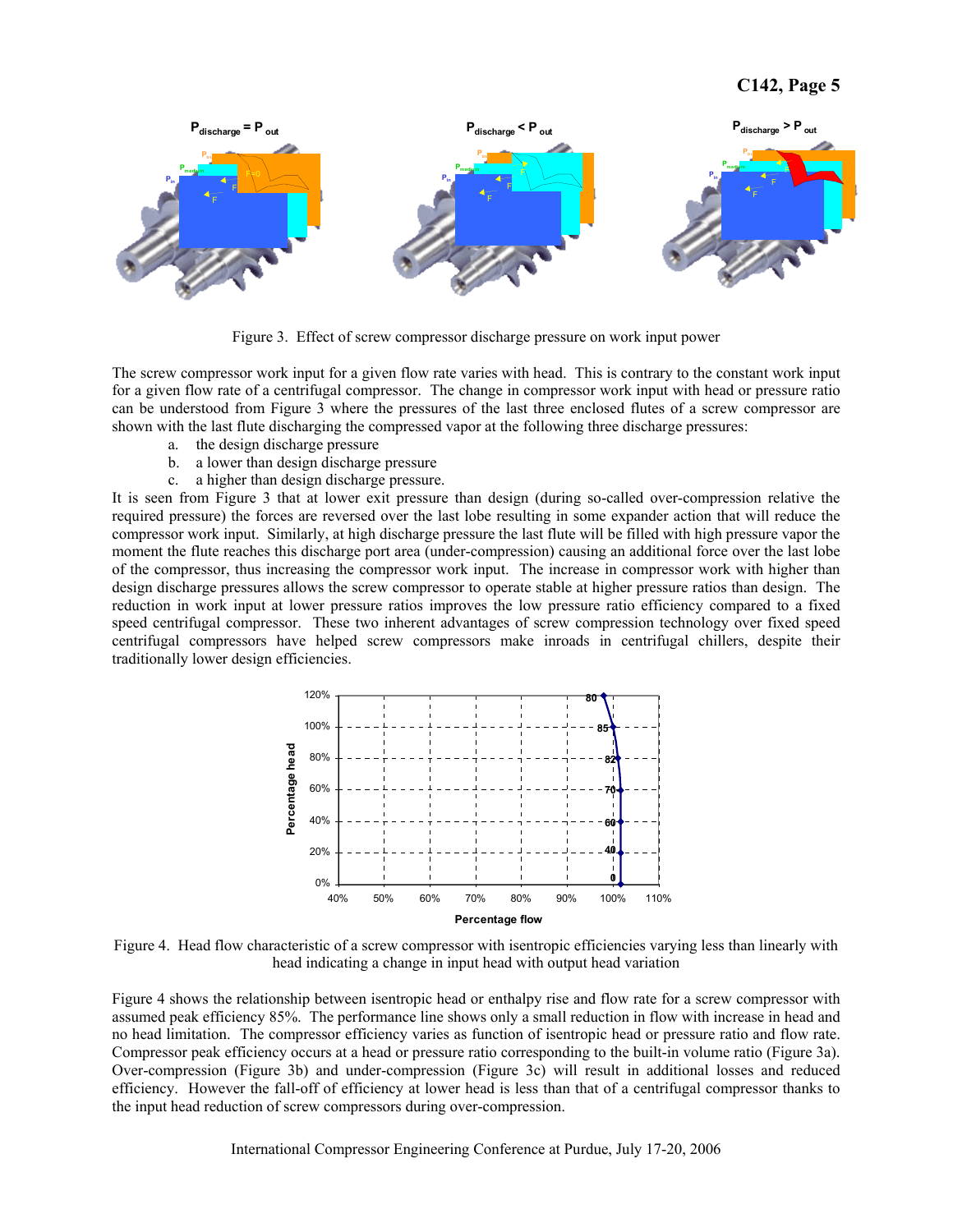Continuous off-design operation of screw compressors can be achieved by the use of variable geometry compressor hardware. A slide valve can adjust the amount of flow being compressed. The single one-dimensional head/flow characteristic shown in Figure 4 can now be replaced a two-dimensional area of possible compressor operation that can be achieved with different slide valve positions. By connecting points of equal compressor efficiency for the different slide valve positions a performance map with efficiency islands can be obtained. Figure 5 shows a compressor map obtained in that fashion. The screw compressor map has only a capacity boundary (fully open slide valve position). The dashed lines in this figure are the normalized efficiency islands. They show the relative change in efficiency at off-design conditions.



**Percentage flow**

Figure 5. Fixed speed screw compressor performance map with slide valve capacity control

## **4. PART-LOAD COMPARISON OF VARIOUS SCREW AND CENTRIFUGAL COMPRESSORS**

Using the process outlined above performance maps can be developed for various types of compressors and by comparing the shape and location of the efficiency islands we can determine the relative merit of various compressor concepts for given applications. This has been done for the following 5 compressor concepts:

- 1. Fixed speed vaned-diffuser centrifugal compressor with inlet guide vanes
- 2. Fixed speed vaned-diffuser centrifugal compressor with variable diffuser geometry
- 3. Fixed-speed oil-flooded screw compressor with slide valve
- 4. Variable speed low-oil screw compressor .
- 5. Variable speed vaned-diffuser centrifugal compressor with variable inlet guide vanes

The relative part-load efficiencies of these compression concepts are shown in Figure 6. The 95% efficiency islands for each of these concepts are drawn for each of these concepts. In other words, efficiency is better than 95% of design efficiency for head/flow combinations inside the islands (meaning between the full-load design point and the island contours) shown on the map.